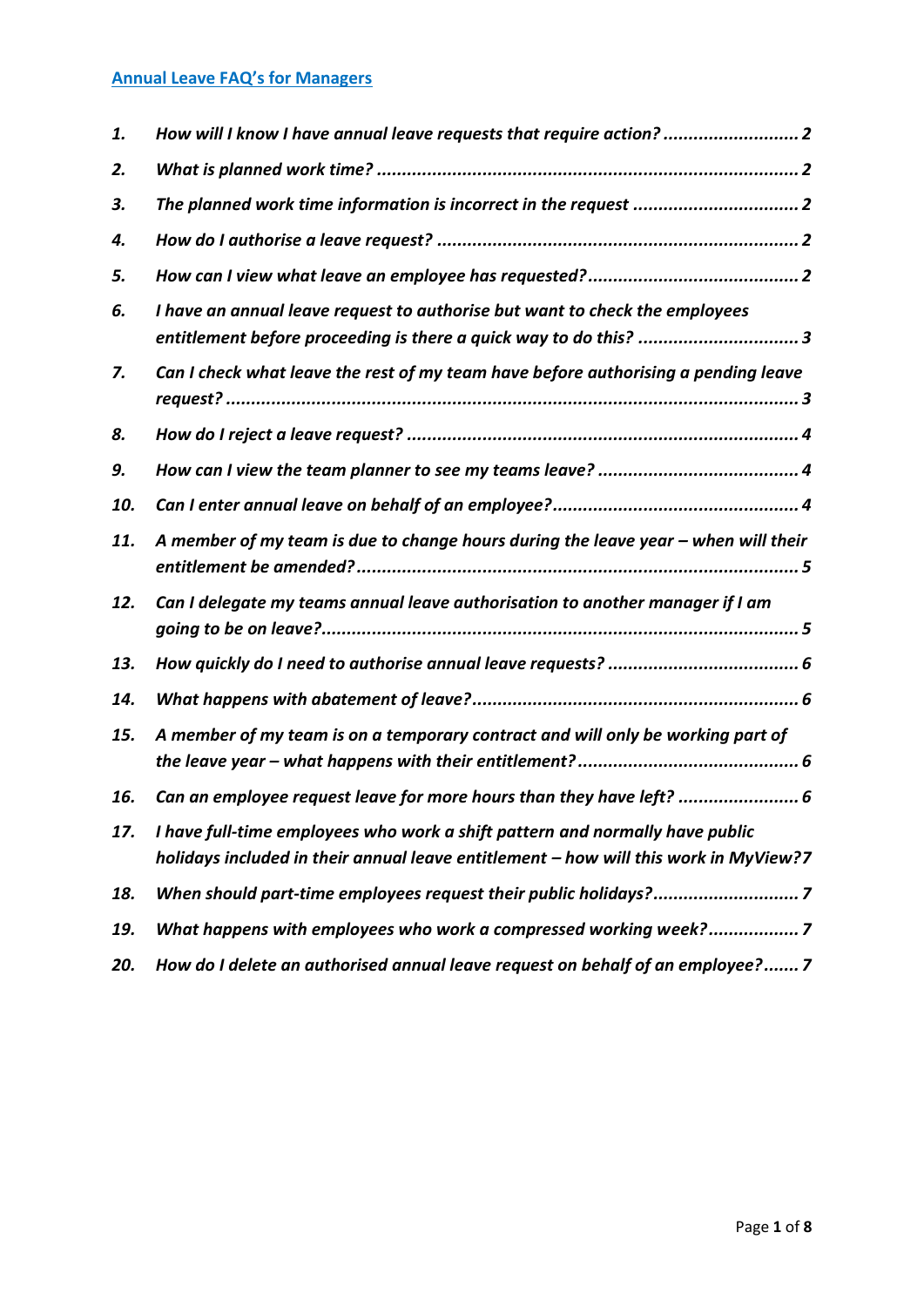### <span id="page-1-0"></span>**1. How will I know I have annual leave requests that require action?**

- An email will be sent to you to confirm a request is pending:
- "A holiday request has been submitted for JOE BLOGGS (EMPNO) from DD/MM/YYYY to DD/MM/YYYY. Please log in to your MyView Dashboard to action."
- When you log into MyView Dashboard the request will be pending in the Authorisation widget.

### <span id="page-1-1"></span>**2. What is planned work time?**

- The planned work time is extremely important as it a method of capturing the actual hours an employee works on a specific day.Falkirk Council does not hold detailed work pattern information for employees. This means there is no automatic way for MyView to know how many hours an employee would be due to work on a specific day. For example a full-time 37 hour employee would work 7 hours 24 minutes each day for 5 days but a part-time 20 hour employee may work 5 hours each day for 4 days. As the annual leave entitlement is in hours the planned work time is essential to ensure the correct number of hours is recorded against each annual leave request.
- **If the planned work time is not correct, the incorrect number of hours could be deducted from the employees' entitlement so it is essential that this is verified and amended as appropriate for each leave request.**

### <span id="page-1-2"></span>**3. The planned work time information is incorrect in the request**

- If the planned work time information is incorrect for an employee the request should be rejected – the manager cannot amend this information.
- The employee will need to edit the request to amend the planned work time and resubmit it for authorisation.
- If the planned work time is not correct the incorrect number of hours could be deducted for the annual leave request so it is essential that this is correct.

### <span id="page-1-3"></span>**4. How do I authorise a leave request?**

- To authorise a leave request log into MyView Dashboard
	- o The pending request will appear in the **Authorisation widget** under the heading **Time Mgmt Absence**
	- $\circ$  The details of the pending request can be viewed by moving the mouse pointer onto the particular request – this can be useful if you have more than one pending request and want to authorise a particular one
	- o To authorise click on the pending request
	- o The leave entry screen will appear
	- o The details of the request should be carefully checked
	- o The planned work time details should be checked
	- o If the details of the request are accurate click on the purple **Authorise** button
	- $\circ$  The employee will receive an email to confirm their request has been authorised and their entitlement balance will reduce accordingly.

### <span id="page-1-4"></span>**5. How can I view what leave an employee has requested?**

- To view the leave requests for a particular employee log into MyView Dashboard
	- o Click on the **My People** near the top left hand corner of the screen
	- o The Team Selector screen will appear
	- o **Do not select an employee at this stage**
	- o Click on the **My Team Absence** option found at the left hand side of the screen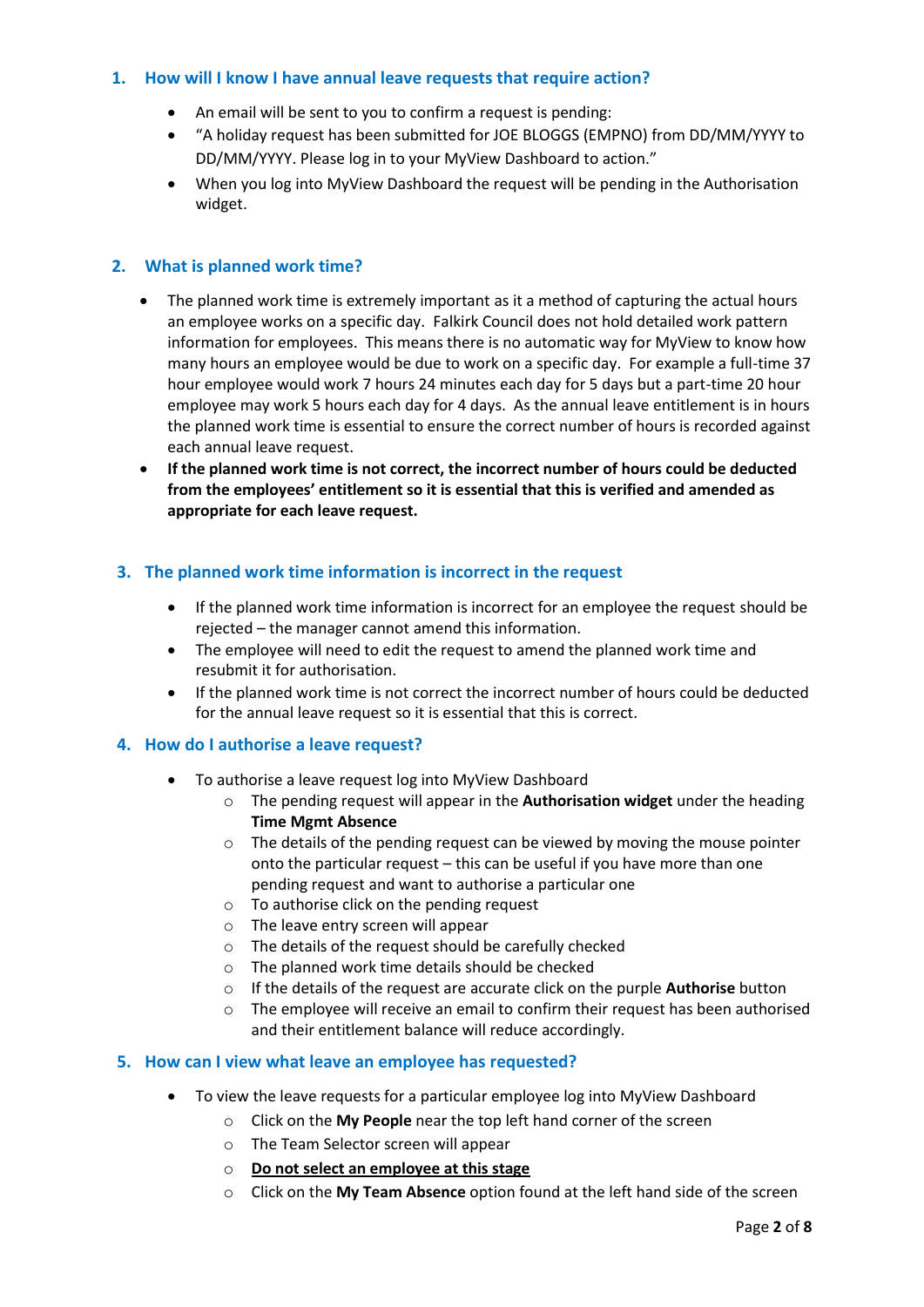- o The **Time Management Team Selection** screen will appear
- o Select the appropriate employee by clicking in the circle field which appears before the employees name
- o Click on the purple **Next** button found in the bottom right hand corner of the screen
- o The events calendar will appear for that specific employee
- o Any authorised and pending leave will appear on the calendar
- o If you move the mouse cursor over a leave entry on the calendar a pop up box will appear with further details
- o To see the leave details in a list click on the **Open ANNUAL History** option found below the events calendar (if you wanted to look at flexi details you would select **Open FLEXI History)**
- o A list will appear of all the annual leave requests.
- o The purple **View** button found at the right hand side of each request can be used to look at the detail of the leave and to check the planned work time information.

## <span id="page-2-0"></span>**6. I have an annual leave request to authorise but want to check the employees entitlement before proceeding is there a quick way to do this?**

- Yes, an employees entitlement can be checked easily before authorising a request.
	- o The pending request will appear in the **Authorisation widget** under the heading **Time Mgmt Absence**
	- o To authorise click on the pending request
	- o The leave entry screen will appear
	- o To check the employee entitlement click on the purple **View Entitlement Details** button found in the bottom right hand corner of the screen
	- o The employees entitlement information will appear and can be checked before proceeding with the authorisation
	- o To return to the leave entry screen click on **Cancel**
	- o The request can then be authorised

## <span id="page-2-1"></span>**7. Can I check what leave the rest of my team have before authorising a pending leave request?**

- Yes, the team calendar can be viewed before authorising a leave request
	- o The pending request will appear in the **Authorisation widget** under the heading **Time Mgmt Absence**
	- o To authorise click on the pending request
	- o The leave entry screen will appear
	- o Click on the purple **View Team Calendar**
	- o The **Team Calendar** will appear for your team
	- o The calendar will automatically move to the date(s) the leave request relates to
	- o The pending request will appear in green
	- $\circ$  You can then check if any other team members have leave requested for the same period of time
	- o To return to the leave entry screen click on the purple **Return** button
	- o The request can then be authorised if appropriate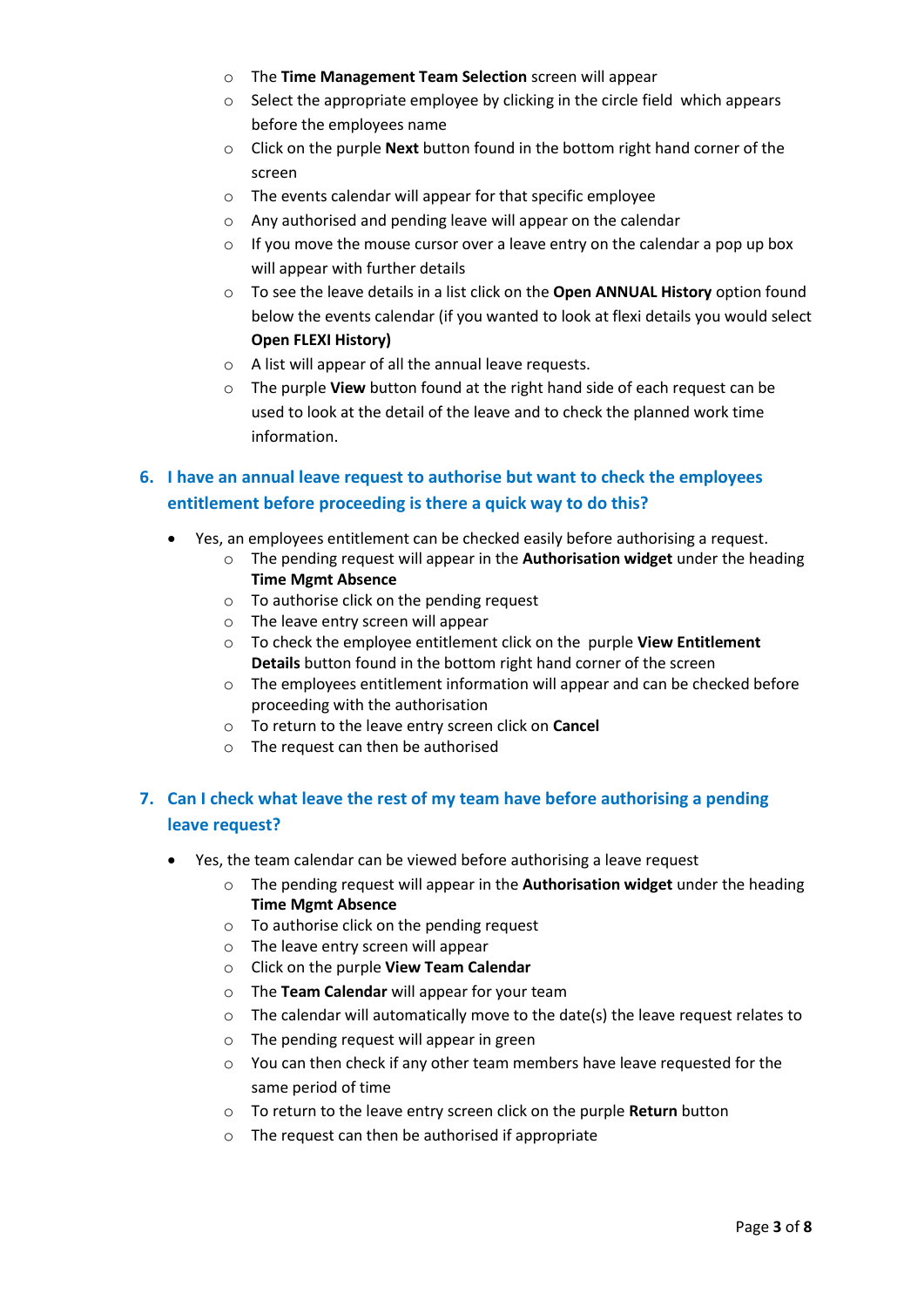#### <span id="page-3-0"></span>**8. How do I reject a leave request?**

- To reject a leave request log into MyView Dashboard
	- o The pending request will appear in the **Authorisation widget** under the heading **Time Mgmt Absence**
	- o Click on the pending request
	- o To reject the request click on the purple **Reject** button
	- o The employee will receive an email to say their request has been rejected

#### <span id="page-3-1"></span>**9. How can I view the team planner to see my teams leave?**

- To view the team planner log into MyView Dashboard
	- o Click on the **My People** near the top left hand corner of the screen
		- o The Team Selector screen will appear
		- o **Do not select an employee at this stage**
		- o Click on the **My Team Absence** option found at the left hand side of the screen
		- o The **Time Management Team Selection** screen will appear
		- o Select **any employee** by clicking in the circle field which appears before the employees name
		- o Click on the purple **Next** button found in the bottom right hand corner of the screen
		- o The events calendar will appear for selected employee
		- o Click on the purple **View Team Calendar** button
		- o The team calendar will appear
		- o The calendar will default to today's date
		- $\circ$  You can navigate to any particular date by using the arrows next to year and month in the top left hand corner of the calendar

### <span id="page-3-2"></span>**10. Can I enter annual leave on behalf of an employee?**

- Yes a manager can enter annual leave on behalf of an employee.
	- o Click on the **My People** near the top left hand corner of the screen
		- o The Team Selector screen will appear
		- o **Do not select an employee at this stage**
		- o Click on the **My Team Absence** option found at the left hand side of the screen
		- o The **Time Management Team Selection** screen will appear
		- o Select the appropriate employee by clicking in the circle field which appears before the employees name
		- o Click on the purple **Next** button found in the bottom right hand corner of the screen
		- o The events calendar will appear for that specific employee
		- o Select the **Request New** option found next to the Annual leave type
		- o The **Create Annual Leave Entry** will open and the details of the request can be entered in the normal way.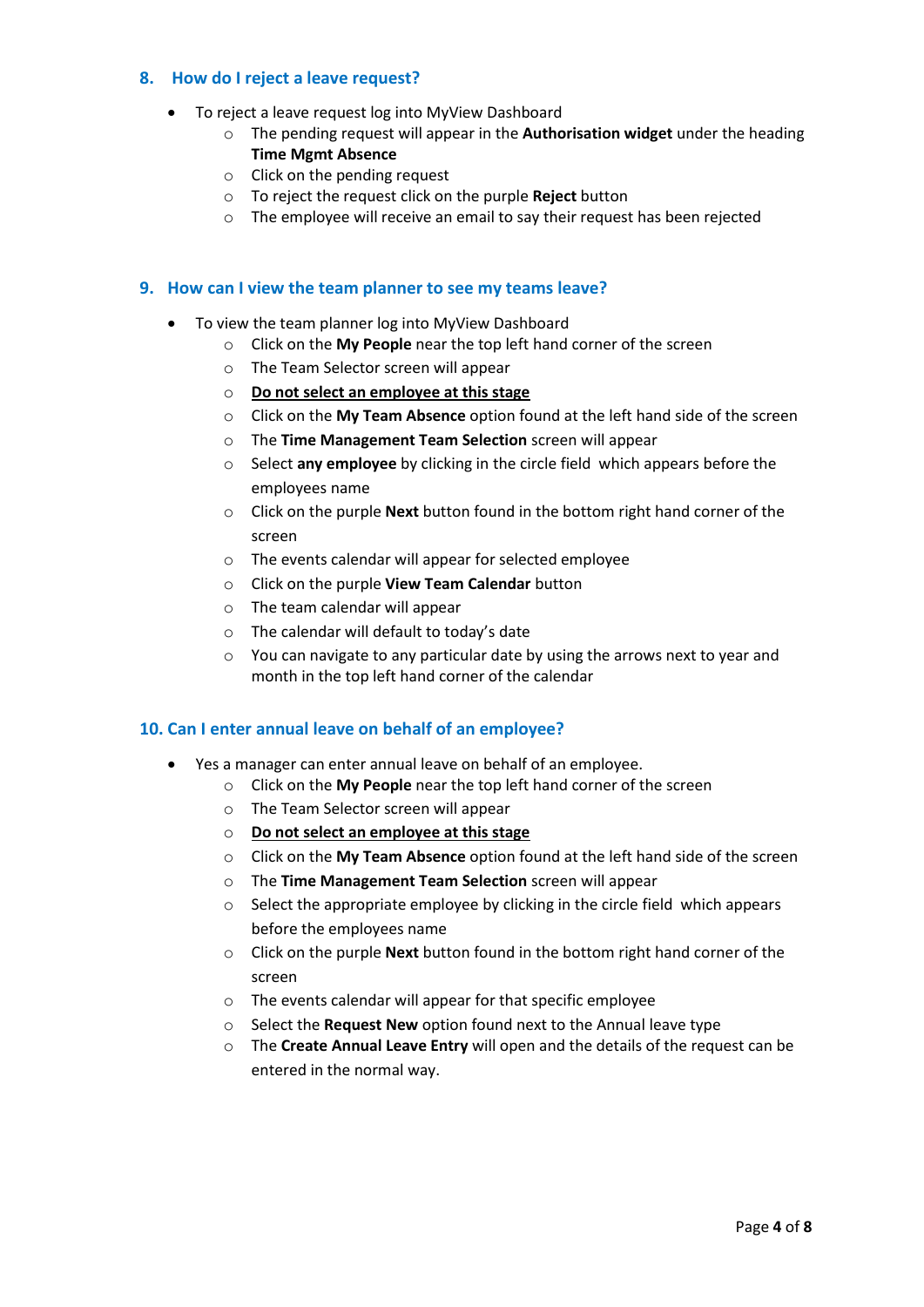## <span id="page-4-0"></span>**11. A member of my team is due to change hours during the leave year – when will their entitlement be amended?**

- When an employee changes hours entitlements will automatically be updated by the system. As soon as the change has been applied in the Resourcelink system the entitlement value will be adjusted. This will only happen if the appropriate HR forms online notification has been completed and this has been actioned by payroll. Employees should allow 10 working days after a change in hours for the system to be updated.
- If an employee knows their hours will be changing and wants to work out what their entitlement will be after the change the annual leave calculator tool found on the intranet can be used. The link to the MyView page is below:
- <http://inside.falkirk.gov.uk/systems/my-view.aspx>

# <span id="page-4-1"></span>**12. Can I delegate my teams annual leave authorisation to another manager if I am going to be on leave?**

- Yes, the authorisation of annual leave can be delegated to another manager.
- To create a delegation rule log into MyView Dashboard
	- o Click on **My Delegations** found at the left hand side of the screen
	- o Click on the purple **Add New** button
	- o The delegation creation screen will appear
	- $\circ$  To delegate the authorisation of annual leave two delegation rule types need to be created an **authorisation** one and a **responsibilities** one.
	- o Select Authorisation
	- o In the **description** field enter the reason for the delegation i.e. Holiday Cover 07/11/2016-18/11/2016.
	- o In the **delegate to field** click the purple **Search button** to find the appropriate manager to delegate to
	- o Enter the name or employee number then click search.
	- $\circ$  A list should appear with this person included, select appropriate person, then click continue. *Please note that you should only delegate to managers on the appropriate hierarchy level (same as yourself or above, and with appropriate authorisation responsibility).*
	- o In the **delegate for** field **c**lick the purple **Select** to find the appropriate team members you would like to delegate annual leave authorisations for
	- $\circ$  Select the appropriate option of whether you would like to select individuals, people who directly report to you, or your whole team
	- $\circ$  If you have chosen to select individuals select the relevant employees from the list, then click continue.
	- o **Module / Process Group / View -** Click **Select** to then choose from list of options
	- o To delegate annual leave authorisation select **Time Management**
	- o In the **From** and **To Date** fields enter the dates you would like to start and end the delegation
	- o **Absence -** Do not tick this functionality this is currently being tested.
	- o **Suppress Authorisations and Emails -** Tick this to stop you receiving emails whilst you are off. The person you have delegated to **will not** receive any emails so will need to ensure they check system.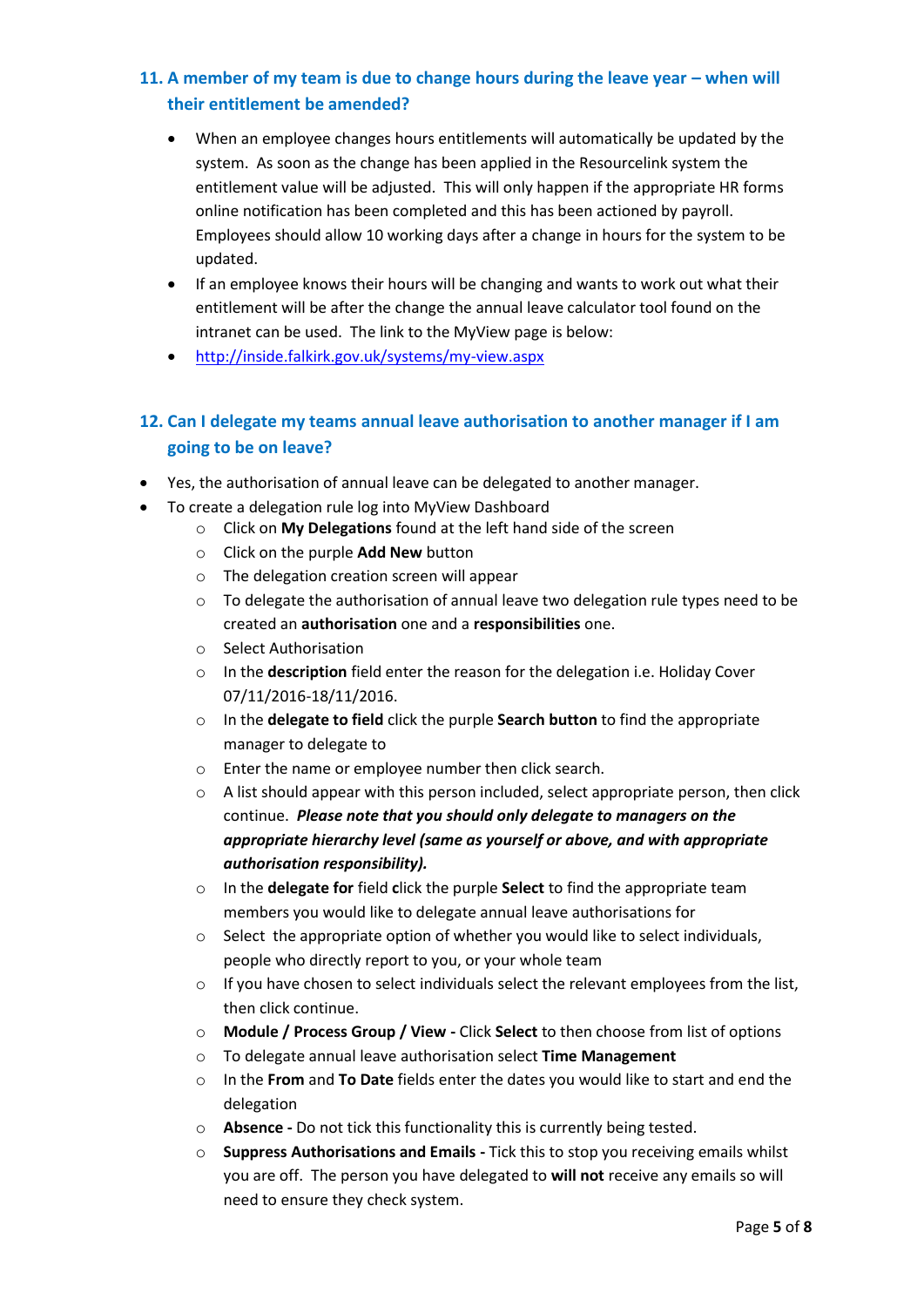- o Click on the purple **Submit** button to save the delegation rule
- o Repeat the above steps but with the delegation rule type set to **Responsibilities**
- $\circ$  If a manager is off unexpectedly a delegation rule can be created by the MyView project team by emailing [MyView-SelfService@falkirk.gov.uk](mailto:MyView-SelfService@falkirk.gov.uk)

#### <span id="page-5-0"></span>**13. How quickly do I need to authorise annual leave requests?**

 Annual leave requests follow the same escalation rules as expenses and overtime in the MyView system. If the annual leave request is not authorised or rejected within 10 days it will be escalated to the next manager in the post to post chain with the authorisation rights. This manager will have the same options as the original manager to reject, authorise or ignore.

#### <span id="page-5-1"></span>**14. What happens with abatement of leave?**

- For SJC and Craft employees, where an employee has a sickness absence which lasts over three months the annual leave will be limited to an amount pro-rated to the period of actual service given during the year, provided:
	- $\circ$  The period of annual leave granted in a full leave year does not fall below the statutory minimum (currently 28 days – pro rata for part-time, which can include public holidays which fall outwith the period of sickness absence), and
	- $\circ$  Annual leave which would otherwise have been lost because of the sickness absence may be reinstated if required to facilitate a phased return.
- In abatement situations employees annual leave entitlement will need to be amended by the Payroll section. Please use the abatement template within "Annual Leave Hours Table.xlsx" found on the MyView intranet page <http://inside.falkirk.gov.uk/systems/my-view.aspx> Details of the abatement calculation should be sent to [payroll@falkirk.gov.uk](mailto:payroll@falkirk.gov.uk)

# <span id="page-5-2"></span>**15. A member of my team is on a temporary contract and will only be working part of the leave year – what happens with their entitlement?**

- If an employee has a temporary contract the system will calculate an annual leave entitlement for them up to their projected end date.
- Any employees in this position will only be able to request annual leave on MyView up to their contract end date. If the employees contract is extended the system will automatically recalculate the annual leave entitlement accordingly.
- If an employee would like to work out what their entitlement will be for the whole annual leave year the annual leave calculator tool found on the intranet can be used. The link to the MyView page is below:
- <http://inside.falkirk.gov.uk/systems/my-view.aspx>

### <span id="page-5-3"></span>**16. Can an employee request leave for more hours than they have left?**

 No, the system will not allow a negative entitlement balance to occur. If an employee tries to submit an annual leave request for a higher number of hours than their remaining balance they will receive an alert *"Insufficient holiday balance available for this absence"* and they will be unable to submit the request.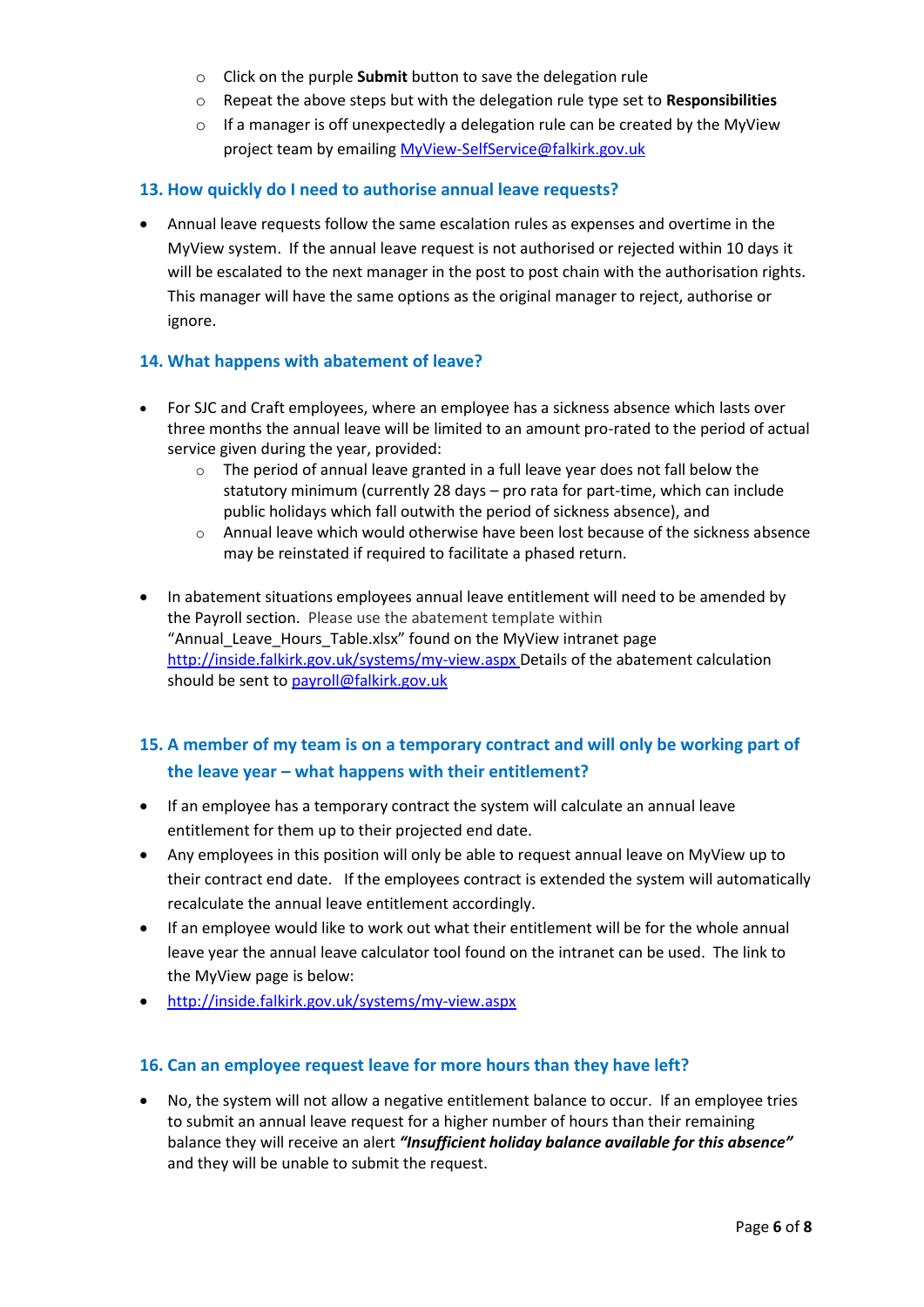- <span id="page-6-0"></span>**17. I have full-time employees who work a shift pattern and normally have public holidays included in their annual leave entitlement – how will this work in MyView?**
- MyView will not normally include public holidays for full-time employees. Where there is a business need for this amendments can be made.
- If an employee is full-time but works a shift pattern and may be required to work public holidays a public holiday entitlement can be added to their annual leave entitlement.
- If the employee choses to take the public holiday which falls on a scheduled working day they should apply for this as leave via MyView.
- Services will have the opportunity to inform Payroll of these types of employees along with the carryover information which will be gathered in December/early January.

### <span id="page-6-1"></span>**18. When should part-time employees request their public holidays?**

- Part-time employees will have a pro-rated allowance of public holidays included in their entitlement.
- Part-time employees must request any public holidays which fall on scheduled working days based on their working pattern.
- This should be done at the **start of each leave year** and it will be the managers responsibility to check that the relevant public holidays have been requested and approved.

### <span id="page-6-2"></span>**19. What happens with employees who work a compressed working week?**

- Employees who work on a full-time basis but on a compressed working pattern will need to have public holidays included into their entitlement calculation. This information will be gathered in an annual exercise and updated by the payroll team.
- Employees will then be required to request any public holidays which fall on scheduled working days based on their compressed working week pattern.

### <span id="page-6-3"></span>**20. How do I delete an authorised annual leave request on behalf of an employee?**

- To delete an authorised request for an employee's holiday log into **MyView Dashboard**
	- o Select **My People** Tab
	- o Select **My Team Absence**
	- o Select the employee whose record is to be changed
	- o Select the Blue **Next** button on the right hand side of the screen
	- o The events calendar for that employee will appear
	- o Scroll down the screen and select **Open Annual History** found next to the annual leave type
	- $\circ$  Scroll down to the bottom of the screen and a full list will appear of all authorised annual leave requests
	- o Find the appropriate request and click on the blue **Delete** button found at the right hand side of the screen